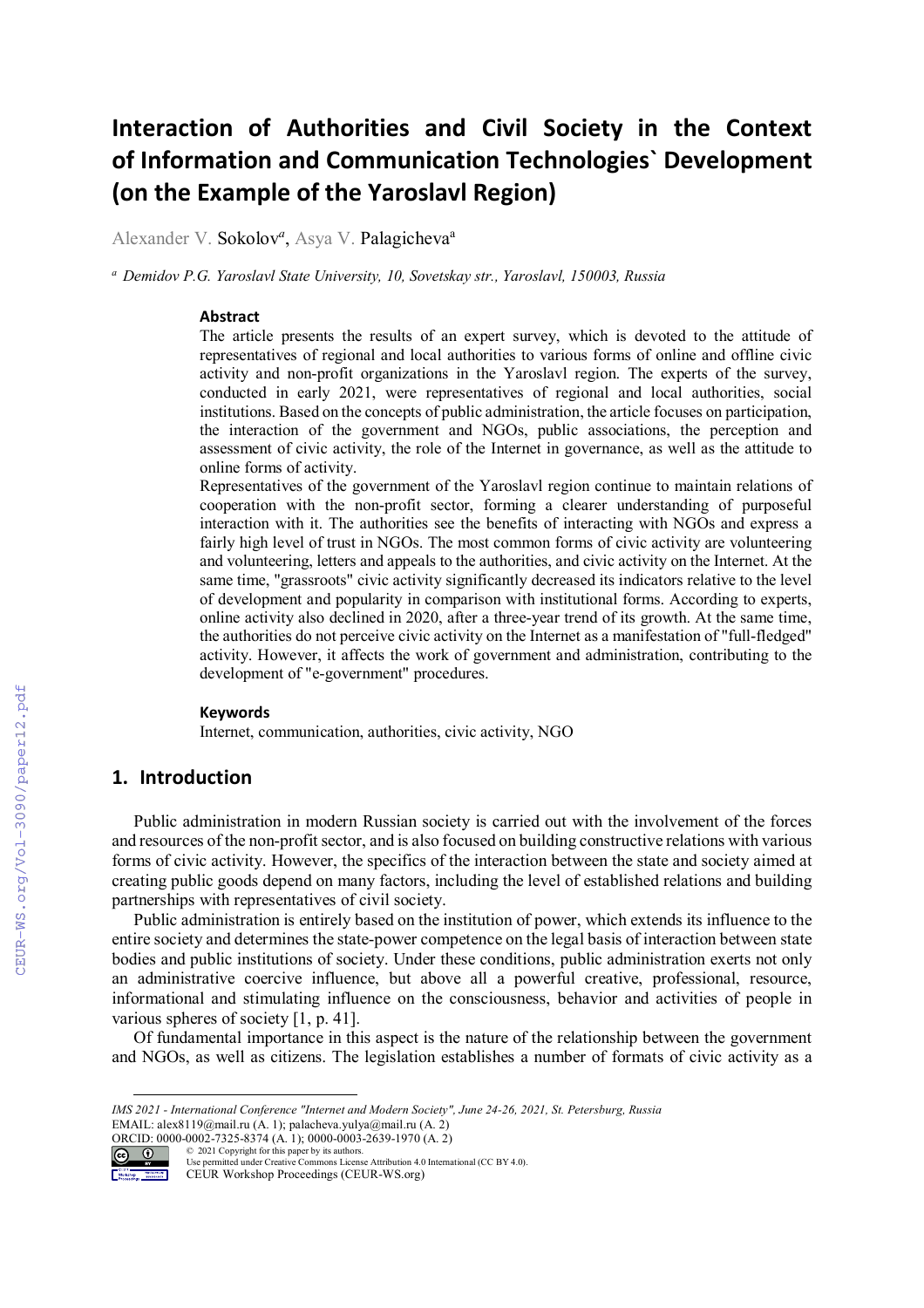mechanisms of interaction between the government and citizens (and not only as ability of citizens to independently solve existing socially significant problems). One of these formats is an NGO, as a form of citizens` association which can interact quite effectively with the authorities.

At the same time, there is a transformation in the nature of the interaction between the government and citizens under the influence of two factors. One of them is the development of information and communication technologies. It has been observed for a long time, has a significant impact. This factor has already significantly changed the relationship between the government and society. It will continue to affect them.

The second factor is relatively new. This is the COVID-19 pandemic. Its influence is only being comprehended. However, in its significance, it can only be not much less than the influence of the first factor. It is important to note that the development of ICT has made it possible to experience the COVID-19 pandemic less painfully. On the other hand, the COVID-19 pandemic has significantly accelerated the introduction of ICTs into the formats of interaction between government and society.

In this regard, the purpose of this study was to identify the conditions for interaction between government authorities and civil society institutions (on the example of NGOs and civic activity) in the context of the development of information and communication technologies. Therefore, the paper was based on the following logic: at the beginning, the general theoretical framework of the study is given, than the methods of collecting empirical data, the characteristics of the relationship between the government and NGOs, the forms of civil activity, the impact of the COVID-19 pandemic on civil activity, and then the characteristics of the impact of the Internet on the dialogue between the population and the authorities are given. At the end of the paper, the conclusions of the study are formulated.

#### **2. Theoretical framework**

The effectiveness of government decisions and their implementation are the criteria for evaluating public administration. The system of public administration carries out a regulatory action, while here there is both an external managerial influence of the state apparatus (actor) and self-government of the social system (object), whether it is a separate group, or society as a whole [2, p. 5].

There are many modern approaches to understanding public administration. G. V. Atamanchuk interprets public administration through the practical, organizing and regulating influence of the state (through the system of its structures) on public and private life activities of people for its ordering, preservation or transformation [3, p. 32-33]. At the same time, the mainstay is the "power force" of the state. E. V. Okhotsky complements it with the characteristic of the purposefulness of this organizing and regulating influence on social processes, consciousness, behavior and activity of people [4, p. 120]. The key role is the "organizing and regulating influence" of the State. State regulation is defined as a system of cooperation between different structures (public, private, public) to meet public interests and problems, where the state acts as a partner.

The interaction of government and society, which is carried out through state and public institutions, is a reflection of the models and practices of governance implemented in the state. Effective state and municipal governance today is impossible without broad public support [5, p. 70]. Combining, state, municipal, non-profit and private organizations are a system for ensuring and satisfying public interests, the production of public goods.

Manifestations of self-organization of citizens allow us to talk about the practices of civic activity and its forms: institutional (non-profit organizations) and non-institutional ("grassroots" activism). Often, researchers consider the activities of NGOs and their development as a factor in improving public administration, where state support for NGOs encourages the participation of citizens in the management of society, increases the level of trust in the authorities and legitimizes their management activities. However, according to the researcher R. Hasmatha and his colleagues, the regulation of NGOs is a strategy of the state to have a (corporatist) mechanism that feeds directly into the "grassroots civic space" [6, p. 271].

Within the framework of public administration, there are institutionalized and non-institutionalized dialogues between the state and society. Their development is connected with the modern understanding of governance, which, in contrast to the traditional top-down government leadership, tends to the interaction of power institutions with public ones, to cooperation with self-regulating networks.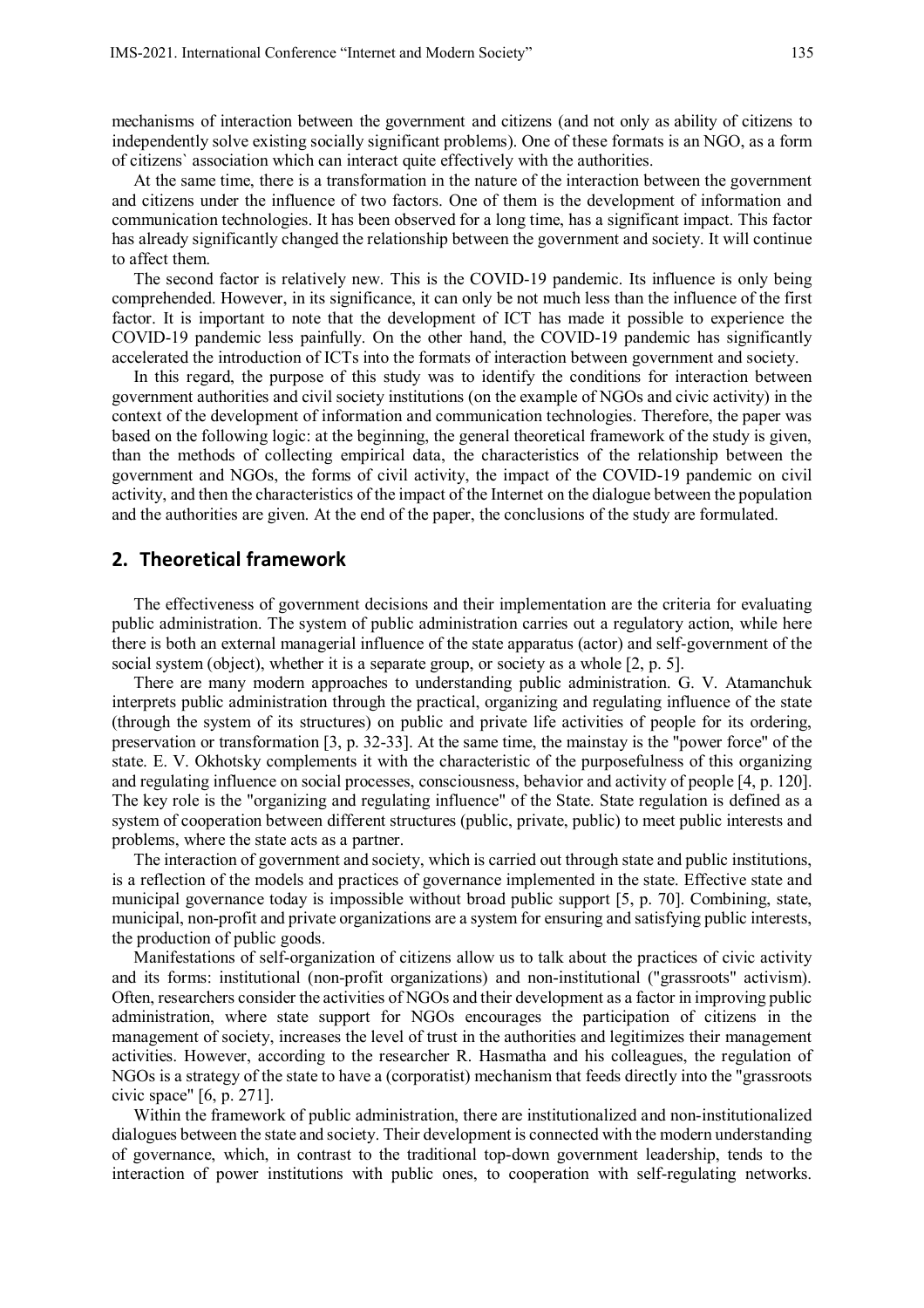However, interaction with networks on the one hand can have a negative impact on the ability of the state to manage, and on the other-to increase efficiency by cooperating in the implementation of policies [7, 133]. L.I. Nikovskaya points to the results of a study of municipal public policy, taken in the context of the network approach, which showed that the growing importance of horizontal networks significantly strengthens the functions of administrative structures in the field of organizing and coordinating the interaction of various networks: they become key actors of network policy and management, while replacing traditional administration with coordination methods and practices of smart, flexible co-management [8, p. 187].

It can be noted that if the authorities use Internet tools mainly to inform citizens, then as the researchers note, civil society activists, in addition to informing, actively seek to organize the mobilization of activists and communication between them [9]. In this regard, such forms of online activity as signing online petitions, discussing socially significant issues on various digital platforms, communicating and supporting each other (opinions, judgments) in social networks are developing.

At the same time, it is important to agree with the classic of Internet research – Yevgeny Morozov, who noted that not every online action is a real civic activity with corresponding actions [10]. His conclusion was confirmed relatively recently by K. Haenschen, who conducted an experiment [11]. He created a Facebook community to protect the historic fountain in Koppingen. More than 27 000 people have joined this community. At the same time, it is important to note that the fountain in reality was not threatened, but in practice, none of the community members took any action offline, and did not even check the accuracy of the information about the demolition of the fountain.

A similar position is demonstrated by Delia Dumitrica and Mylynn Felt. They note that civil society activists are more focused on online actions, expecting them to have a significantly greater effect than they can actually give [12]. At the same time, the Internet can be actively used as a medium for manipulation and misinformation [13].

At the same time, this orientation of civil society activists forces the authorities to become more public, to take steps to create online mechanisms for involving citizens in the process of discussion and decision-making [14].

As a result, the roles of the state and society in public administration and political decision-making are updated, and new repertoires of actions are assigned to them in different societies. Public administration is the interaction of state and non-state structures to meet the interests of society, to find solutions to protect society from various threats. In public administration, "the relationship between the operational, administrative and political subsystems of public administration is traced" [15, p. 105]. They demonstrate different guidelines and decision-making mechanisms, different ideas about management technologies, norms, and alternatives. As G. L. Kupryashin notes, we see power formations (related to the current political regime), technologies and management tools, as well as the results of interactions, negotiations and conflicts of interest groups, coalitions, and power institutions.

The modern management idea of "service value management" is aimed at increasing the participation of citizens and other stakeholders and improving this interaction. According to G.V. Pushkareva, the risks of "failure of public values" in our country are unusually high due to the obvious dominance of the state in the public sphere and the fragmentation of civic activists who have clearly insufficient experience in conducting discussions with an experienced player in the space of political communication [16, p. 320]. Nevertheless, the management of social processes is moving to the rank of the concepts of "co-management" and "complicity" [17, p. 78], where NGOs, public initiatives, stakeholders and the government jointly create a management system.

According to the theory of social exchange, civic participation is an exchange between state institutions and individuals [18]. The citizen here acts not only as a provider of resources, offering physical actions, personal pinions, and / or trust to the government to create public value, but also as a recipient of resources [19]. The built system of mutually beneficial conditions for cooperation, comanagement. Their compliance becomes important for maintaining the balance and maintaining these relationships within the framework of state-managed processes. Defining the rules and boundaries of intersectoral interaction, and a common understanding of joint action requires the willingness of both parties.

Modern society dictates the conditions for the total value of information and numbers, which transform both civil participation and public administration. The widespread use of information technology has significantly changed and continues to change the functioning of democratic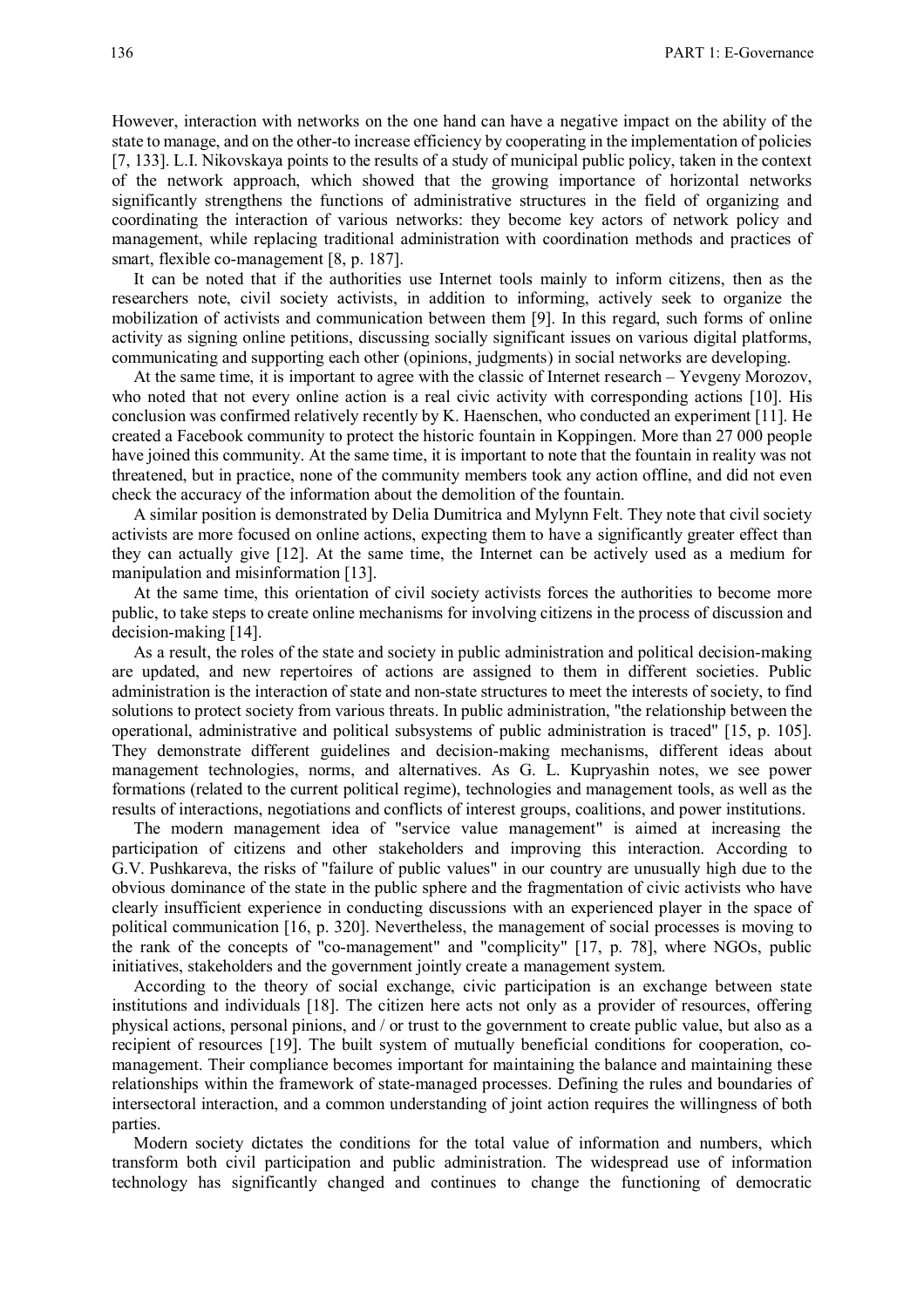institutions. The use of the Internet for the implementation of forms of civic activity is connected with the concept of "electronic participation". A.Chugunov defines it "as a set of methods and tools that provide electronic interaction between citizens and authorities in order to take into account the opinions of citizens in state and municipal administration when making political and managerial decisions" [20].

E-participation helps to increase the effectiveness of public organizations, to create social value, contributing to the establishment of democratic governance, as well as to increase the satisfaction of citizens, the expansion of their opportunities and personal benefits [21]. A.D. Trachtenberg points to the symbolic significance and effectiveness of information technologies, and therefore their implementation is necessary for those structures that strive to have the status of effective and modern. This applies to public authorities that constantly need to legitimize their right to manage and control [22, p. 163].

The involvement of NGOs and civil society activists in the practices of "e-government" is the desire of the authorities to increase the opportunities for citizens to participate in government and take into account their opinions, as well as to improve the administrative procedures of public administration. However, e-participation of citizens depends largely on the political system and the norms and culture of participation that have developed in it. The increasing measures of regulation of civic activity on the Internet, the specifics of the development of civil society, as well as the new conditions of the coronavirus pandemic and their consequences set additional rules for the interaction of the state with the non-profit sector online and offline. Thus, information and communication technologies and digital technologies of e-participation are the infrastructure that promotes civic activity and interaction with the authorities. At the same time, the institutional, organizational, and legal conditions that affect the nature of management are important.

## **3. Methods**

In January-February 2021, an expert survey was conducted on the topic "Civil society and the activities of non-profit organizations (public associations) in the Yaroslavl region through the eyes of representatives of regional and local authorities". A total of 101 experts-representatives of regional and local authorities (42 participants were representatives of regional executive authorities, 59 representatives of municipal authorities).

Data collection was organized according to the following procedure. A letter was sent to the state authorities of the Yaroslavl region and local self-government bodies of the Yaroslavl region with a request to participate in the study with an attached questionnaire. The sample of the study included questionnaires received from these bodies and fulfilled the criteria of filling in and representation of the bodies.

The purpose of the study: to determine the attitude of officials of the Yaroslavl region to various manifestations of civic activity and non-profit organizations in the context of the development of information and communication technologies.

The tasks of the expert survey were:

- to identify the characteristics of the current state of civil society;

- to determine the attitude of the government to the non-profit sector and the expert assessment of various forms of interaction between the government and non-profit organizations;

- to identify the value judgments of civil and municipal employees about various forms of civic activity;

- to determine the attitude of local and regional officials to the Internet as a mechanism for the development of civil society and intersectoral interaction.

The survey of experts was conducted using a semi-formal questionnaire and correspondence written data collection. The experts filled out the questionnaires received by e-mail on their own. Statistical data analysis in the SPSS software product was used to process the survey results.

The method of independent characteristics used made it possible to process the collected data in such a way that each described phenomenon received a generalized assessment based on the collected different opinions of independent experts. Within the framework of the study, three stages were implemented. The first stage was to identify and correlate the opinions of experts, the second-to process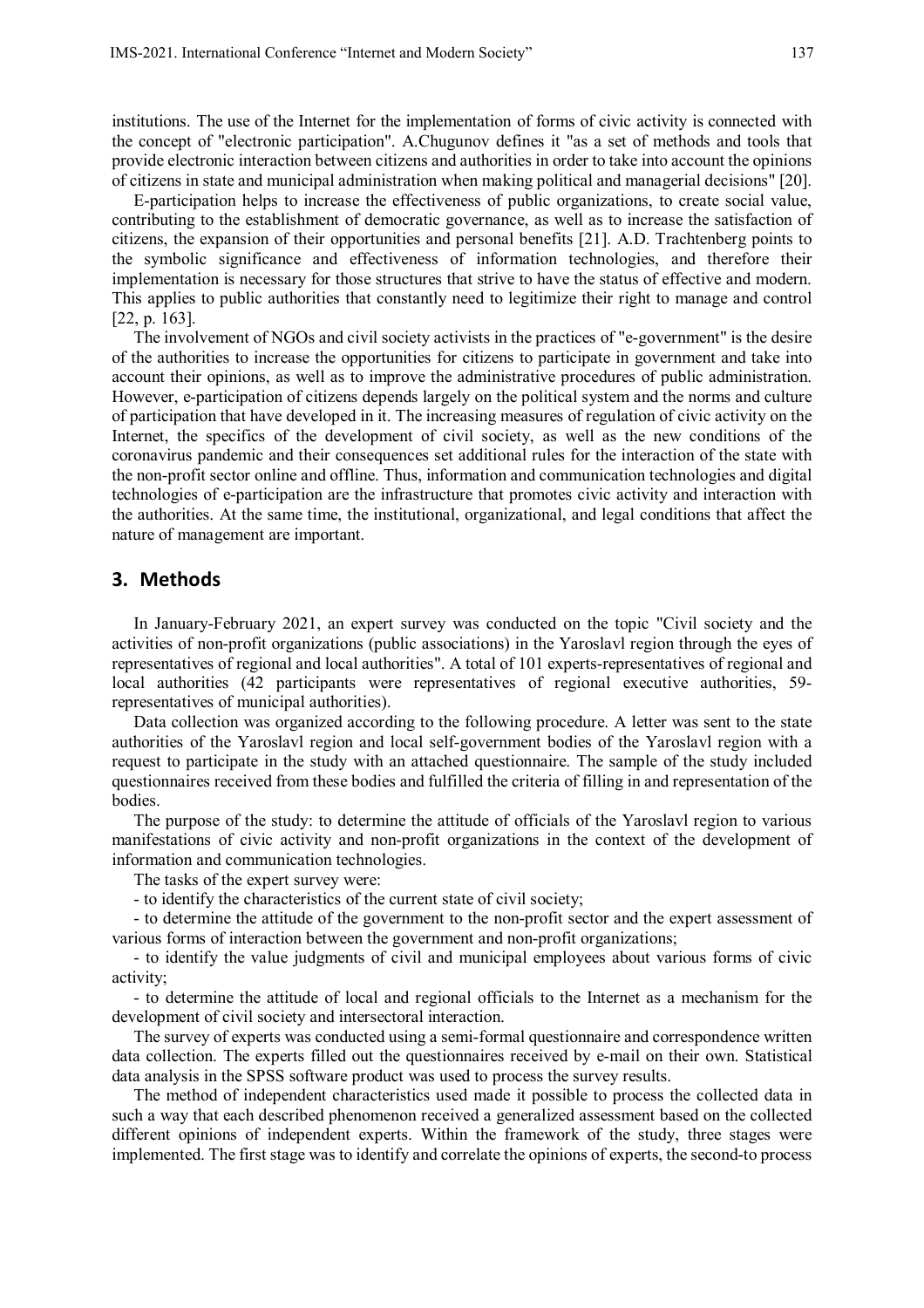the collected data using statistical procedures to determine the positions of experts, the third-to formulate conclusions.

The data obtained in the course of the study characterize the relations and phenomena that took place in 2020. The results obtained in this study were compared with the results of similar studies in previous years.

## **4. The attitude of the authorities to NGOs, the nature of their relations: trust and practice of cooperation**

The results of the study show that in 2020, the focus on cooperation between government authorities and NGOs and public associations in the Yaroslavl region has not weakened at all. The task of the management to interact with representatives of the third sector is assigned to 89% of expertsrepresentatives of government bodies (almost equally regional and municipal).

Despite the apparent immutability of the government's approach to this issue, in 2020 there was a qualitative transformation of the semantic content of the concepts of "cooperation": from a vague - "in all areas of work "to a clear designation of "individual areas of work". In 2019, only 41.9% of experts had clear boundaries, algorithms and areas of work with the non-profit sector, in 2021 they were 56.4%.

This may indicate a growing understanding of the authorities, especially at the regional level, of the role and practical benefits of non-profit organizations as a tool for improving management efficiency and quality of life.

In 2020, 87.1% of officials at various levels actually interacted with non-profit organizations and public associations (no more than 3% of changes during the year). According to the already established tradition, it was more often done by representatives of the regional authorities, somewhat less often – by the municipal authorities.

Despite the fact that the number of officials involved in the process of interaction with the non-profit sector remained virtually unchanged during the year, there was a decrease in its intensity. If in 2019, 51.4% of government representatives "constantly" and "often" communicated with public activists, then in 2020, 41.6% already did. It can be assumed that the reason is related to the consequences of the spread of coronavirus infection in the region and the country as a whole. Within a few months of the transition to self-isolation, many organizations, including government agencies and non-profit organizations, either stopped or restricted their activities. Taking into account the scale of the consequences of the pandemic, the frequency of contacts between the authorities and civic activists in the Yaroslavl region observed in 2020 can be considered an achievement.

As a year ago, today the absolute majority of experts-representatives of the authorities believe and see real and concrete benefits and benefits for their body/institution from interaction with non-profit and public organizations (97.0% and 84.0%, respectively). This point of view is equally common among representatives of the regional authorities and among the local authorities.

Moreover, 89.2% consider the activities of non-profit organizations useful and effective for society as a whole. Among them, 24.8% of experts are firmly convinced of this and 64.4% are not so unambiguous on this issue, but they do not deny the fact of the positive impact of the non-profit sector on the development of society.

In general, 87.9% of experts said about trust in non-profit organizations and public associations in January 2021 (21.2% "trust" and 66.7% "rather trust"), which is 5.4% less than the value of 2020. The recorded decrease in the level of trust of officials to non-profit organizations was the "flow" of some experts from the group "rather trusting" to the group "rather not trusting". It is noteworthy that the representatives of local authorities spoke more often about the trust in non-profit organizations, as well as about their undoubtedly high importance for society.

The results of the latest expert survey confirmed the earlier conclusion that the indicator of trust in civic activists depends on the intensity of their communication and on personal beliefs about the level of professionalism of the heads of non-profit organizations.

At the beginning of 2021, 81.2% of government experts considered the heads of non-profit organizations to be experts in the field of their direct activities. This is higher than the value of a year ago by 3.9 %. This fact is probably the reason that during the 2021 survey, there was not a single expert who felt absolute distrust of civic activists.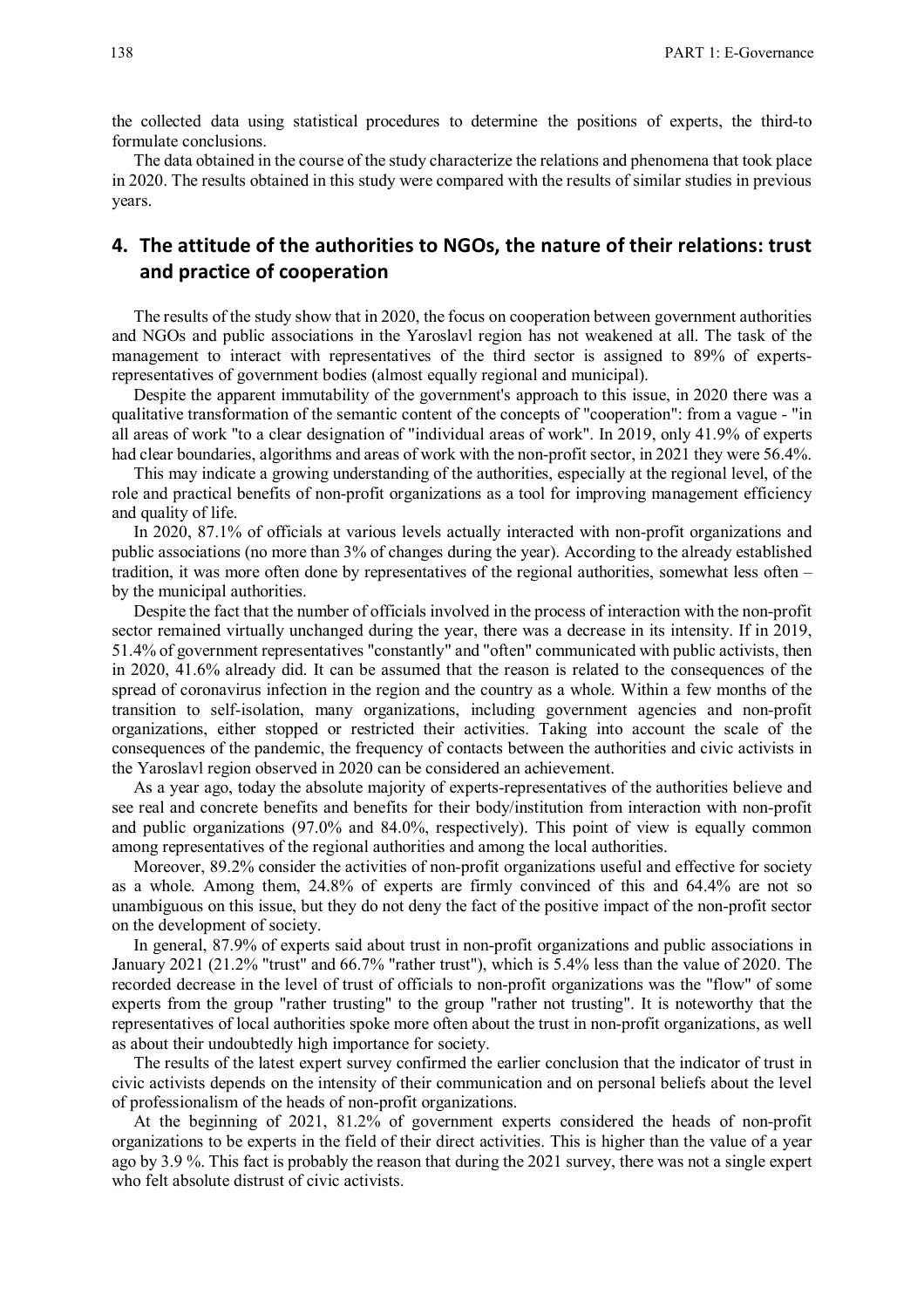Representatives of regional and local authorities have different approaches to the issue of subjective assessment of professionalism of non-profit and public organizations. The latter are a little more critical in their judgments on this issue, but they also perceive the work of non-profit organizations and their practical significance for society more positively.

In general, the responses of experts over the past few years state that there is a pattern between general value judgments about the role and significance of non-profit organizations and the level of the official: representatives of the municipal government are somewhat more positive when answering the question about the meaning, role, general usefulness, trust in non-profit organizations.

#### **5. Forms of civic activity**

The events of 2020, according to representatives of regional and local authorities, contributed to the development of key forms of civic activity in the Yaroslavl region. Thus, the average expert assessment of volunteerism at the end of 2020 was 6.49 points (on a scale from 1 to 10, where 1 is practically absent, 10 is maximum development). It is important to note that almost every year there is a positive trend in this indicator. As a result, it has increased by 2.29 points since 2013.

The same pattern is observed in the dynamics of the assessment of the development of charity in the region: an increase in the average assessment of experts. The index increased from 4.3 points in 2013 to 5.66 in 2020. At the same time, it should be noted that there is no unidirectional trend for this indicator: in some years, there was a significant decrease in expert assessments.

The positive dynamics of the development of the institute of public control is noted. The index increased from 3.7 points in 2013 to 5.67 in 2020. Every year, there is a slight positive trend.

In 2021, for the first time, experts were asked to assess the level of development in the Yaroslavl region of one of the mechanisms for involving the population in the implementation of local self – government - territorial public self-government (TPSG). As a result, the institute of TPSG is the least developed today among the key forms of civic activity in the Yaroslavl region. At the end of 2020, the average expert assessment of its development was 5.10 points.

Based on the personal observations of experts, in 2020, a whole range of forms of civic activity was used in the region. As in 2019, in 2020, the most common were volunteering and volunteering (71.3%), letters and appeals to the authorities (58.4%), and civic activity on the Internet (46.5%). At the same time, 2020, according to experts, has its own exceptional specifics in the choice of forms of civic activity. First, in connection with the pandemic, residents of the region have become less likely to participate in the activities of public organizations, in the life of their home and entrance. Secondly, the popularity of volunteerism, volunteerism and charity has increased among the population in the region. Third, residents of the region have become noticeably more likely to participate in public actions of political parties (movements) and to show civic activity on the Internet.

Over the past year, non-institutionalized ("grassroots") civic activity has significantly lost its development and popularity. This is evidenced by the dynamics of experts ' responses to the relevant question. With a slight increase in the number of experts claiming the superiority of the development of "grassroots activity "(from 6.7% in January 2020 to 11.9% in January 2021, plus 5.2 %) by 5.9 % from 32.7% to 38.6% - there are more experts who are confident that the" grassroots " activity is lagging behind the institutionalized one. The share of experts confident in the absence of differences in their development decreased by another 12.9 % from 38.5% to 25.7%.

At the moment, local authorities working directly on the ground with citizens, significantly higher estimate the development of "grassroots" civic activity than officials at the regional level.

According to the expert survey, the 2020 pandemic has made its own adjustments not only to the development of the main mechanisms of civic activity in the region, but also to their relevance.

In the Yaroslavl region, after a three-year increase in the popularity of civic online activity (2017- 2019), in 2020, there was a "cooling" to this kind of expression of their civic position. Over the past year, the interest of residents of the region to participate in the activities of unregistered associations of citizens has also decreased. While the activities of registered non-profit organizations in 2020, on the contrary, intensified.

Experts are unanimous in the opinion that the authorities at various levels are making attempts to regulate civic activity in the Yaroslavl region (96.9%). According to their assurances, these attempts in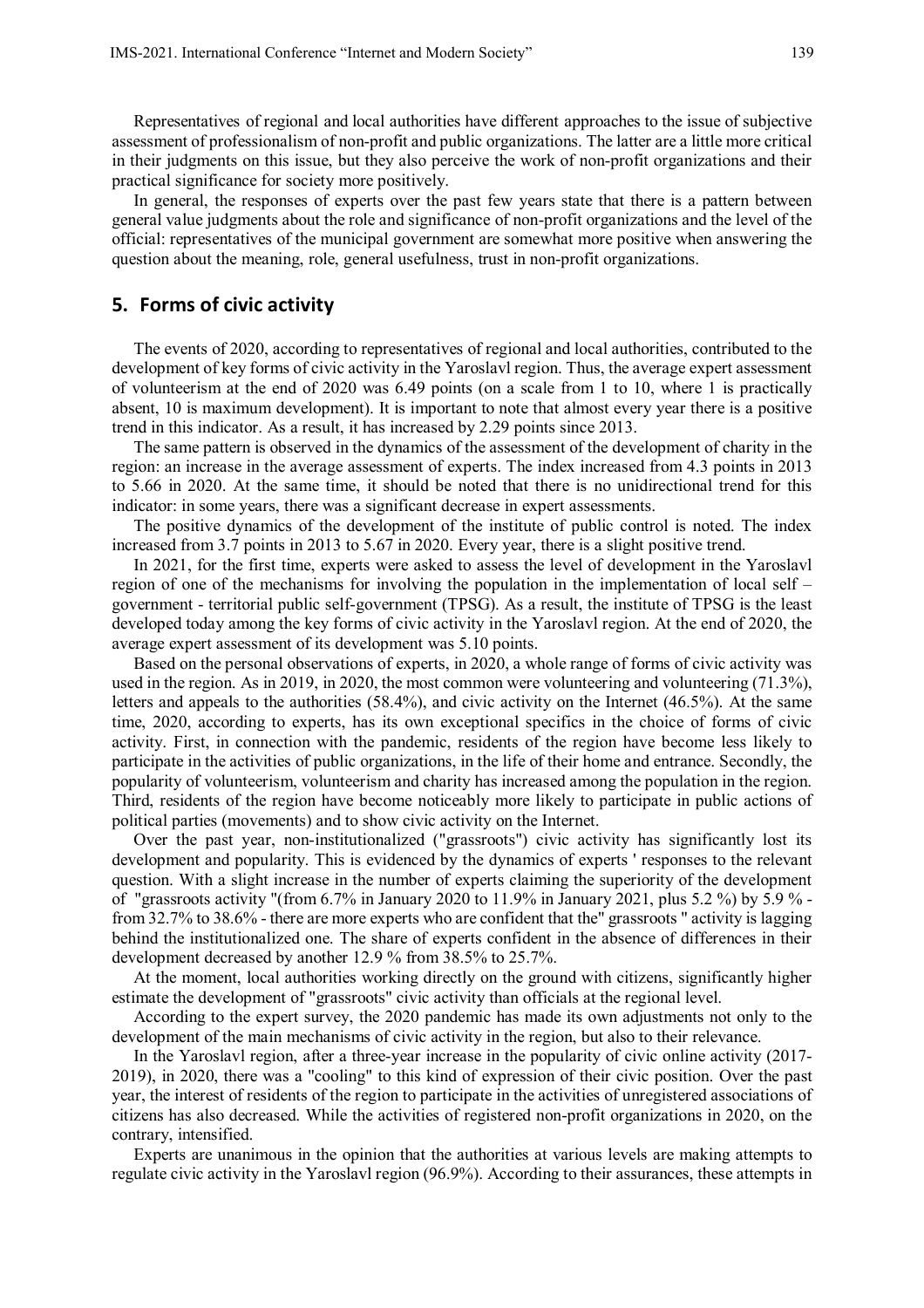most cases are reduced to measures to monitor civic activity in the online environment (62.2%) and to build a clear interaction with non-profit organizations and civic activists (17.3%). Less often, experts understood the regulation of public activity as various restrictive measures and censorship (media and social network sites). The practice of regulating civic activity through intervention and influence is mostly used by regional authorities and, as already noted, is quite rare.

## **6. Impact of the COVID-19 pandemic on civic activity in the Yaroslavl region**

The coronavirus pandemic has affected literally all aspects of the usual life of citizens around the world — from everyday life to the socio-economic and socio-political spheres. Civic activism was no exception, and the consequences of the pandemic have led to some positive changes in it.

In particular, most experts agree that the coronavirus infection contributed to the activation of volunteer activities in the region (79.2%) and the growth of the popularity of online services among civic activists (51.5%). Every third participant of the survey shares the opinion about the positive impact of the pandemic on the volume of charitable assistance in the region (31.7%) and the content of the work of non-profit organizations and civic activists (35.6%).

Every tenth expert - 9.9% and 10.9%, respectively-spoke about the transition of civic activity to the protest channel and the growing demands of the non-profit sector on the state. At the same time, the increased pretension of civic activists during the pandemic was actually exclusively spoken by representatives of regional authorities.

With positive changes, the pandemic brought new challenges to the "life" of non-profit organizations and public associations, which not all of them were able to cope with on their own. Almost every fourth expert-representative of the government reported that in his practice over the past year, there were cases of appeals from civic activists in connection with problems/difficulties caused by the spread of COVID-19 (22.2%). At the same time, most civil society activists and representatives of non-profit organizations preferred to apply to regional authorities for help in the pandemic, rather than to municipal ones.

In general, speaking about the role of non-profit organizations and civil society activists in solving the problems and difficulties caused by COVID-19, 52.2% of experts noted their unconditional usefulness, 4.4% spoke about the positive and negative result of their work, 1.1% - only about the negative.

41.1% of experts did not notice the contribution of regional non-profit organizations to solving social problems during the pandemic. This view is particularly widespread among representatives of local authorities.

# **7. The role of the Internet in the development of civil society and dialogue between the population and the authorities**

Among regional and local officials, there is growing skepticism about the actions of citizens on the Internet. This trend is observed against the background of a general decline in the popularity of the Internet's opportunities for expressing a civic position.

According to the results of the 2021 survey, 72.7% of experts perceive the actions of citizens on the Internet as "partial" civic activity (in 2020, there were 63.2% of them). 22.2% of survey participants – government representatives don't see any difference between civic activity in the offline and online environment for (in 2020 - 31.1%).

The number of those who do not accept the online activists and their practice in the Internet as a self-sufficient form of manifestation of civic activity during the year remained stable at 5.1%. This view is shared only by municipal officials.

Despite the refusal of many government officials to perceive the expression of civic position on the Internet as a manifestation of "full-fledged" civic activity, it affects the work of most of them (80.2%).

Based on the responses of experts, today this influence is expressed in the concentration of efforts on creating services for working online (51.8%), working with citizens ' appeals – accelerating the "reaction" of the authorities to them (51.8%) and interviewing documents (36.5%). Interestingly, online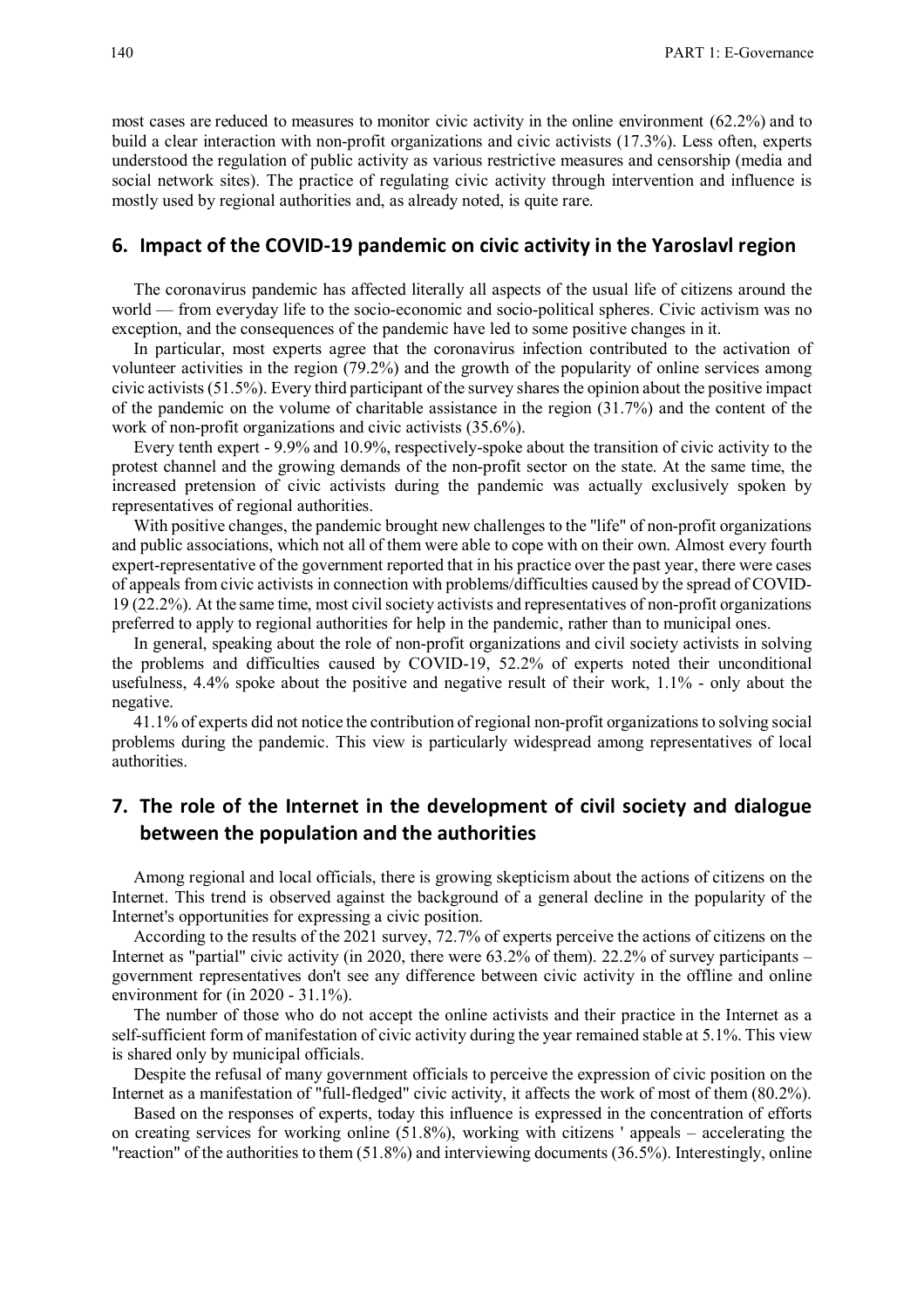activity affects the work of regional and local authorities in different ways: the first gives an advantage to the creation of services for working online, the second-the speed of processing citizens ' requests.

Only 1.0% of experts are fully confident that this type of civic activity has not affected the work of the authorities in any way.

Most ofrepresentatives of regional and local authorities are active Internet users (99.0%). They use it as part of their professional activities to search for reference information and work with e-mail, as well as for studying and just having fun.

This fact allows us to conclude that the authorities are well aware of the possibilities and potential threats of the Internet.

In 2020, the attitude of government representatives to Internet services has not changed, despite their growing popularity during the period of self-isolation. As a year ago, today 20.8% of experts tend to treat them with special respect, 73.3% note their convenience, on the one hand, and the limited use, on the other hand.

Among regional and local officials, there is still an urgent trend to strengthen the positive image of the Internet as a means of simple and accessible means of communication "power-citizen", "power power", "power – other sectors of society".

They highly appreciate its role in the process of increasing the availability of state and municipal services for citizens and legal entities, simplifying interdepartmental interaction in solving problematic issues of citizens and other civil society actors, improving the effectiveness of the information policy of state and municipal authorities, interaction with citizens and non-profit organizations.

#### **Table 1**

Distribution of expert responses to the question: "Evaluate your degree of agreement with the following statements regarding the impact of the development of the Internet on the work of state and municipal authorities on a 10-point scale (1-the minimum degree of agreement,  $10 -$  the maximum)?»

| Head 1                                                | Average  | Average  | Average  | Average  |
|-------------------------------------------------------|----------|----------|----------|----------|
|                                                       | score in | score in | score in | score in |
|                                                       | 2018     | 2019     | 2020     | 2021     |
| The development of the Internet makes state and       |          |          |          |          |
| municipal services more accessible to citizens and    | 8,66     | 8,02     | 8,10     | 8,54     |
| legal entities, including NGOs                        |          |          |          |          |
| The development of the Internet simplifies            |          |          |          |          |
| interdepartmental interaction in solving              | 8,53     | 7,39     | 7,94     | 8,17     |
| problematic issues of citizens and other civil        |          |          |          |          |
| society actors                                        |          |          |          |          |
| The development of the Internet increases the         |          |          |          |          |
| effectiveness of the information policy of state and  | 8,73     | 8,09     | 8,39     | 8,26     |
| municipal authorities                                 |          |          |          |          |
| The development of the Internet makes it more         |          |          |          |          |
| difficult for the authorities to transmit the values  | 3,85     | 3,97     | 3,94     | 4,09     |
| necessary for the state to civil society              |          |          |          |          |
| The development of the Internet makes such            |          |          |          |          |
| traditional "intermediaries" in the interaction of    | 4,19     | 4,30     | 3,80     | 3,91     |
| the government and civil society as NGOs in little    |          |          |          |          |
| demand                                                |          |          |          |          |
| The development of the Internet makes it easier       |          |          |          | 7,51     |
| for authorities to interact with citizens and NGOs    |          |          |          |          |
| The development of the Internet does not change       |          |          |          |          |
| the activities of the authorities in interacting with |          |          |          | 3,57     |
| citizens and NGOs                                     |          |          |          |          |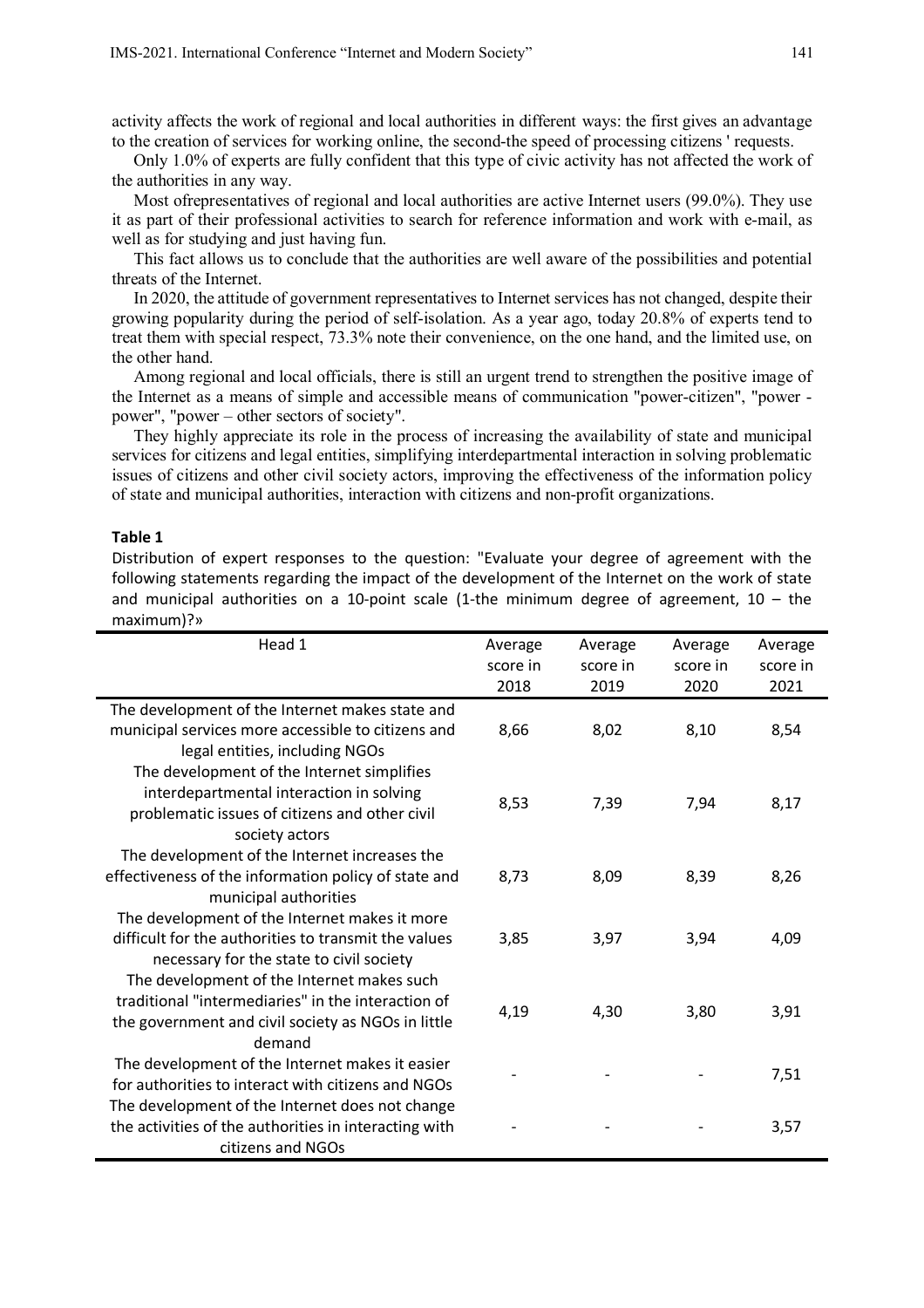Against this background, the general level of concern among government officials about potential Internet threats to society and the country, as well as personal security, is decreasing.

#### **Table 2**

Distribution of expert responses to the question: "How do you assess your degree of agreement with the following statements about the role of the Internet in the life of modern Russian society on a 10 point scale (1-the minimum degree of agreement, 10 – the maximum)?»

| Head 1                                                                                              | Average  | Average  | Average  | Average  |
|-----------------------------------------------------------------------------------------------------|----------|----------|----------|----------|
|                                                                                                     | score in | score in | score in | score in |
|                                                                                                     | 2018     | 2019     | 2020     | 2021     |
| The Internet is a threat to family values                                                           | 4,91     | 5,26     | 4,98     | 4,71     |
| The Internet gives great opportunities for self-<br>realization                                     | 7,51     | 7,17     | 6,84     | 7,77     |
| The Internet is a threat to political stability in<br>the country                                   | 4,00     | 4,74     | 4,84     | 4,69     |
| The Internet-expands the opportunities of<br>citizens to participate in the affairs of the<br>state | 6,90     | 6,33     | 6,57     | 7,19     |
| The Internet is used by foreign countries<br>against Russia                                         | 4,61     | 5,66     | 5,23     | 4,84     |
| The Internet significantly increases the<br>number of suicides                                      | 3,78     | 5,09     | 4,93     | 4,12     |

The officials ' view on the introduction of Internet censorship is also gradually softening, and the number of supporters of a selective approach to the regulation of Internet information is growing. As of January 2021, their share was 68.3%.

## **8. Conclusion**

The results of the study demonstrate that the representatives of the Yaroslavl region authorities still maintain relations of cooperation with the non-profit sector. The transformation of their interactions is associated with changes in the government's vision of algorithms for working with NGOs - through the definition of more specific tasks and areas of work with organizations. The identification and establishment of clearer ideas about cooperation and, consequently, the transition to the implementation of targeted interaction are presented as a positive trend for improving and effective management.

The impact of the pandemic could hardly have been reflected in the practice of cooperation between the government and the non-profit sector. Despite the fact that the frequency of interactions between officials and representatives of public organizations has actually decreased, it is worth noting that the involvement and communication with activists has remained at a fairly high level.

The authorities see the benefits of interacting with NGOs both for their body/institution and for society as a whole. This fact demonstrates that the government recognizes the existence of a result from the activities of the non-profit sector, a sufficient level of professionalism to create a public good, as well as to improve public administration in general. Thus, the government's trust in non-profit organizations in the region in 2021 is estimated at a fairly high level. It was revealed that the trust of the authorities is formed in the sum of the frequency of personal interaction with representatives of nonprofit organizations, as well as on the ideas about their professional competencies. The practices of officials working with civil society activists consolidated the positive experience and its results in such a way that among the respondents there were no those who completely distrust NGOs (for the first time in 10 years of the survey). It can be stated that in general, the region has a favorable attitude towards NGOs and their role. It is noted that the municipal authorities at the same time more positively assess the benefits of the activities of non-profit organizations, as well as express higher values of trust in them.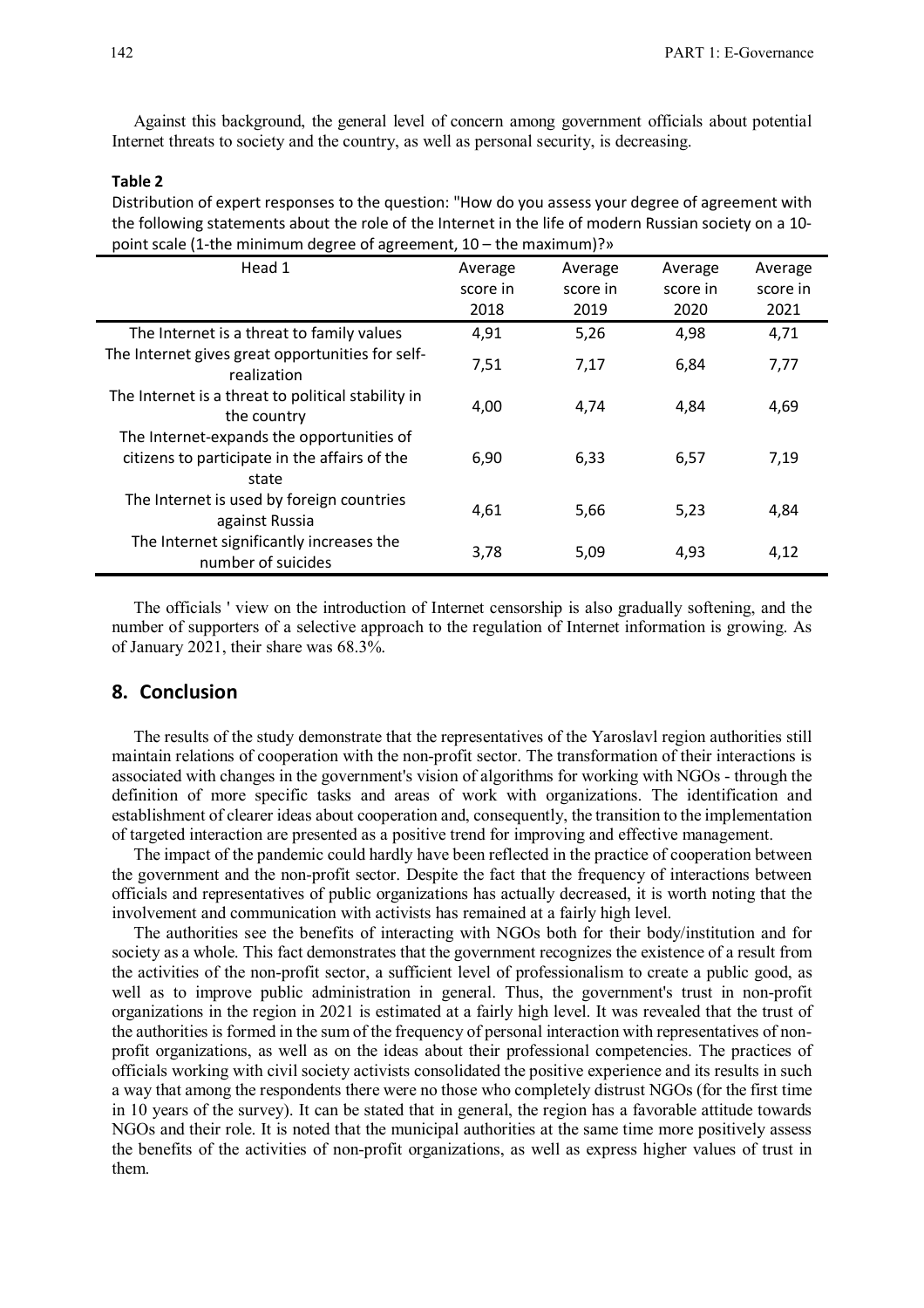The events of 2020, according to representatives of regional and local authorities, contributed to the development of key forms of civic activity in the Yaroslavl region – volunteerism and charity. A little better than in 2019, the tool of public control proved itself. The institute of TPSG is noted as the least developed among the key forms of civic activity.

The most common forms of civic activity were volunteering and volunteering, letters and appeals to the authorities, and civic activity on the Internet. At the same time, in 2020, it was noted that citizens distanced themselves from participating in the activities of public organizations and in solving the problems of their place of residence – at home and at the entrance. However, citizens more often empathized with those in need of help and performed acts of charity through participation in volunteerism, volunteerism and charity. The exclusivity of 2020 was manifested in the increased participation of citizens in public actions of political parties (movements) and the desire to show civic activity on the Internet. This may be due to the general level of increased social tension and protest.

However, representatives of regional and local authorities noted that "grassroots" civic activity significantly decreased its indicators regarding the level of development and popularity in comparison with institutional forms. At the same time, local authorities that directly work with citizens on the ground, significantly higher estimate the development of "grassroots" civic activity than officials at the regional level.

Experts ' assessments of the popularity of civic online activity also became a feature of 2020. After a three-year continuing trend of its growth in 2020, the authorities assessed the declining level of expression of civic position in this way by the residents of the region. At the same time, the interest of citizens to participate in the activities of unregistered associations of citizens has decreased. While the activities of registered non-profit organizations in 2020, on the contrary, intensified.

Among regional and local officials, there is growing skepticism about the actions of citizens on the Internet. This trend is observed against the background of a general decline in the popularity of the Internet's opportunities for expressing a civic position. The results of the 2021 survey suggest that experts assess Internet activity as only a partial manifestation of civic activity. In fact, representatives of only municipal authorities do not accept online activity as full-fledged.

At the same time, the development of civic activity on the Internet, as experts point out, affects the work of authorities and management. However, according to the responses, this influence is associated with the development and improvement of the administrative procedures of "e-government".

The regulation of civic activity in the Yaroslavl region, the presence of which was agreed by almost 97% of experts, is implemented by monitoring civic activity in the online environment and building a clear interaction with non-profit organizations and public figures. Less often, experts understood the regulation of public activity as various restrictive measures and censorship (media and social network sites). Thus, it is noted that the online environment is becoming the main source of information about civic activity and a monitoring tool for the authorities. Experts assess the regulatory function as the absence of direct intervention, its implementation through observation and clear interaction.

In general, regional and local officials express a positive attitude to the possibilities of the Internet as a tool for increasing the availability of state and municipal services for citizens and legal entities, simplifying interdepartmental interaction in solving problematic issues of citizens and other civic society actors, improving the effectiveness of information policy of state and municipal authorities, interaction with citizens and non-profit organizations. Against the background of opportunities, as well as personal active use of the Internet, experts do not see it as a threat to society and the country, as well as personal security. In this case, the censorship of information on the Internet should be selective, depending on the type of information.

The responses of the officials demonstrate a tendency to reduce the optimistic assessment of the possibilities of digital tools to improve the effectiveness of interaction with NGOs and civil society activists. If at the initial stage digital tools were perceived as an intrinsic value that can change the essence of interaction, now it has become clear that the «partner» remain the same, their perception of each other is the same. Therefore, changes in relationships are possible not so much due to changes in the tools of interaction, but due to changes in the attitude to each other, the basic values of each of the parties to the interaction. Moreover, the Internet and digital tools create new threats and fears that can reduce the intensity and effectiveness of interaction.

At the same time, each of the parties strives to master digital tools with the greatest benefit for themselves. Each of the parties is trying to understand how digital tools can improve not only the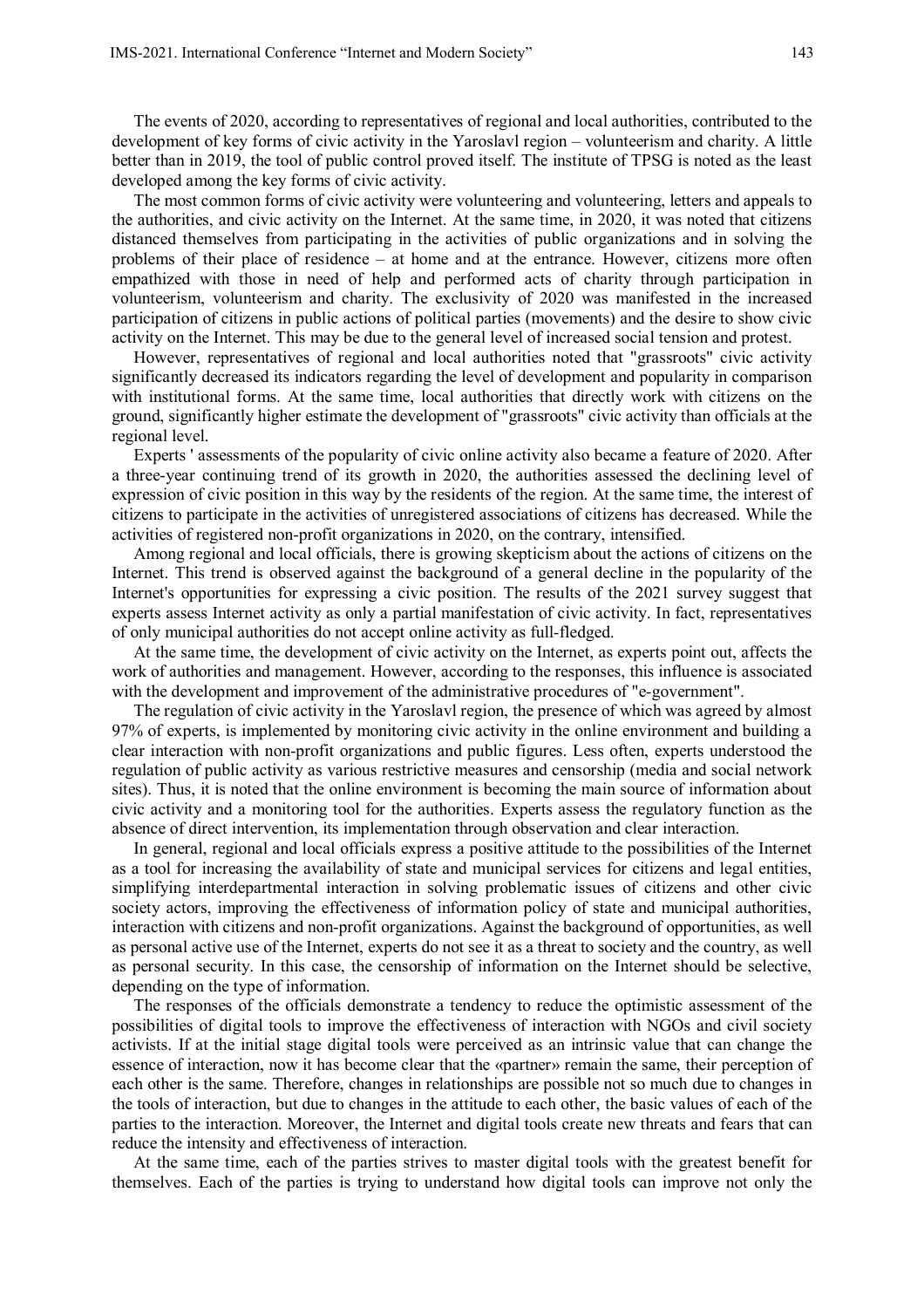effectiveness of interaction, but also the effectiveness of monitoring, control and influence on the other side.

Certain limitations of conclusions may be related to the specifics of the data collection method. It can be assumed that in the course of the study, respondents expressed somewhat more socially approved responses than their actual opinions and assessments. Practice shows that the authorities are somewhat skeptical about NGOs and civil society activists. They are not fully open to interacting with them. Therefore, it can be argued that this study presents a slightly more optimistic view of the situation than it actually is.

In this case, we can develop the research in future by interviewing the well-being of NGO leaders and civil society activists, studying their vision of the situation of interaction with the authorities, as well as the effectiveness of digital interaction tools. A separate direction can be the study of bright cases of organizing interaction between the government and NGOs (civic activists) through digital tools.

#### **9. Acknowledgements**

The reported study was funded by Russian Foundation for Basic Research, project number 19-011- 00268 "Transformation of civic activity in the conditions of the development of information and communication technologies (on the example of the Yaroslavl region)"

#### **10. References**

- [1] Yu. S. Vasyutin, State management and civil society institutions: problems of interaction, Public service 6 (2012) 41-43.
- [2] E. V. Dolgova, V. V. Slepova, The role of political networks in the system of managerial decisions of regional authorities in the changing environment of public administration, Bulletin of the University 7 (2018) 5-11. https://doi.org/10.26425/1816-4277-2018-7-5-11
- [3] G. V. Atamanchuk, Theory of public administration. Moscow, Omega-L, 2013.
- [4] E. V. Okhotsky, State management: on the way to a modern model of state management, Vestnik MGIMO Universitet 3 (2014) 115-127.
- [5] V. N. Skvortsov, The role of non-profit organizations and civil society in improving the system of state and municipal management in the Russian Federation, The economy of the new world 1 (2018) 69-80.
- [6] R.Hasmatha, T. Hildebrandtb, J.Y.J. Hsuc, Conceptualizing government-organized nongovernmental organizations, Journal of civil society 3 (2019). https://doi.org/10.1080/17448689.2019.1632549
- [7] P. Katsamunska, The concept of governance and public governance theories, Economic Alternatives 2 (2016).
- [8] L.I. Nikovskaya, Network society as a factor of increasing public participation in municipal management , in Proceedings of conference Opportunities and threats of the digital society, 2020, pp. 182-187.
- [9] Y. Theocharis, The Conceptualization of Digitally Networked Participation, Social Media+Society 2 (2015) 1-14. https://doi.org/10.1177/2056305115610140
- [10] E.Morozov, The brave new world of slacktivism, Foreign Policy. URL: http://foreignpolicy.com/2009/05/19/the-brave-new-world-of-slacktivism/
- [11] K. Haenschen, Self-Reported Versus Digitally Recorded: Measuring Political Activity on Facebook, Social Science Computer Review (2019), https://doi.org/10.1177/0894439318813586
- [12] D.Dumitrica, M.Felt, Mediated grassroots collective action: negotiating barriers of digital activism, Information, Communication & Society, 23:13 (2020) 1821-1837. https://doi.org/10.1080/1369118X.2019.1618891
- [13] A.Dawson, M.Innes, How Russia's Internet Research Agency Built its Disinformation Campaign, The Political Quarterly 2 (2019) 245-256.
- [14] A. A.Amirkhanyan, K. T. Lambright, Citizen participation in the age of contracting. New York: Routledge (2018), https://doi.org/10.4324/9781315146577
- [15] G. L. Kupryashin, Public administration, Political science 2 (2016) 101-131.